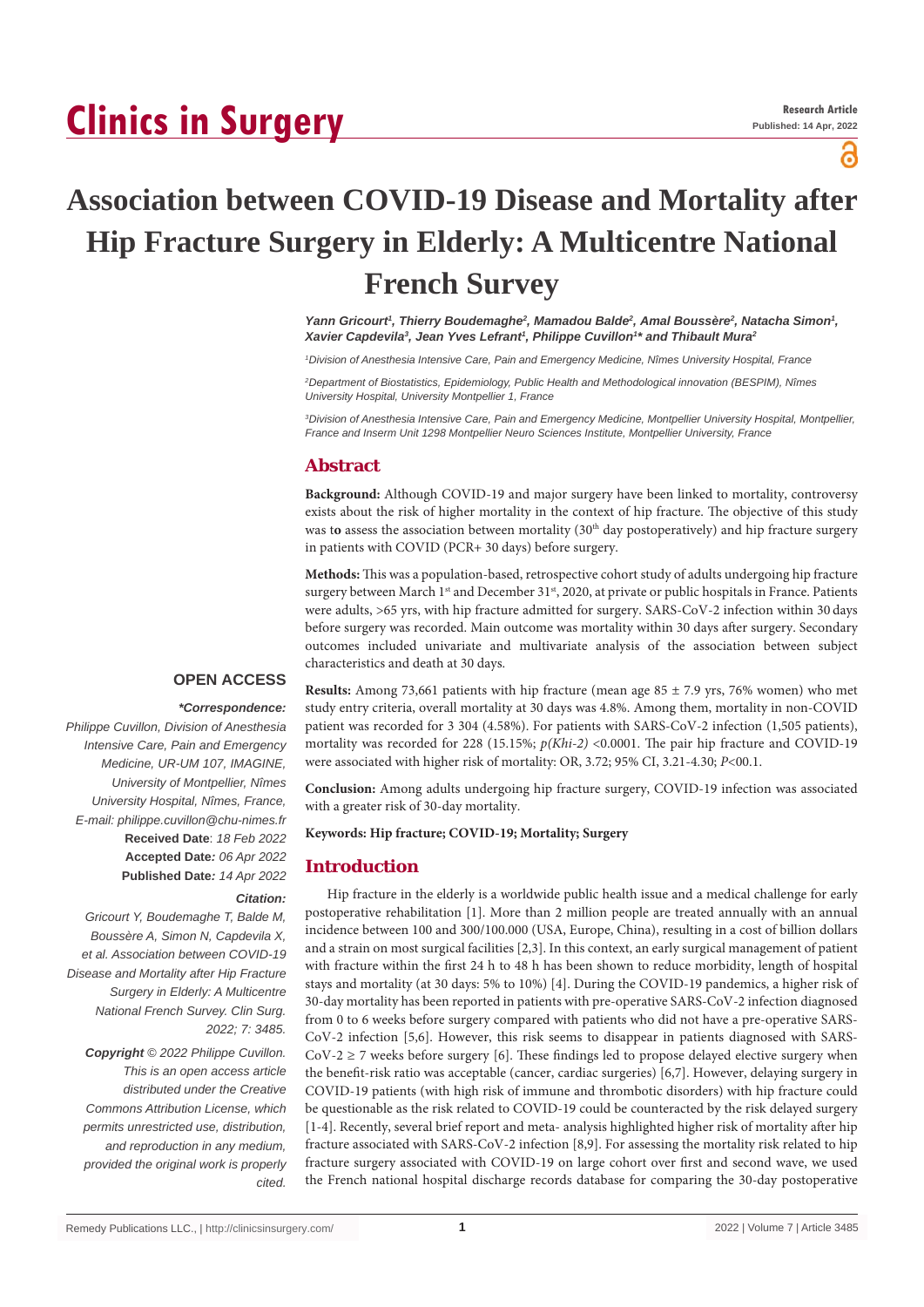mortality in patients with hip fracture and with or without a hospitalization for SARS-CoV-2 infection in the 30 previous days before surgery [6].

# **Methods**

#### **Study design and data source**

The present study used data from the French national hospital discharge records database (resulting from the "French Prospective Payment System", I), which systematically collects administrative and medical information related to all patients hospitalized and all hospital stays in private and public hospitals [10]. It is routinely completed for the purpose of care reimbursement, supporting its suitable accuracy and exhaustive data collection. The available data are age, gender, entry and discharge dates, diagnoses' codes associated to the hospitalizations (according to international classification of diseases (ICD, Tenth Revision, Clinical Modification (ICD-10-CM)), death during a hospitalization. Concerning patients and stays, data are entered by physician daily and/or when the patient is discharged The French Ministry of Health (Assurance Maladie) regularly controls the quality of the database. The researchers and health institutions who collect their data according to the current guidelines could access to the complete database [10]. The retrospective design of prospectively and anonymously collected data was approved by the Institutional Review Board of the University Hospital Caremeau, Nimes, France (IRB 2021.05.21: 21.0034) and registered on Clinical Trials (NCT NCT04944329). According to the French current law, no informed consent was required [11]. STROBE recommendations for observational studies were followed.

# **Patients with hip fracture, and with or without a SARS-CoV-2 disease**

We included patients  $\geq$  65-year-old with hip fracture hospitalization recorded between March 1<sup>st</sup> and December 31<sup>st</sup>, 2020, detected through ICD-10 diagnosis codes that begin with femoral neck fracture, trochanter fracture or subtrochanteric fracture, and with a DRG Codes (Diagnosis Related Group) code indicating a surgical procedure (hip prostheses for recent trauma, hip and femur surgery for recent trauma). Patient with hip fracture hospitalization without a care code indicating a surgical procedure were excluded. In these patients, we searched for hospitalizations with SARS-CoV-2 diagnostic that occurred within 30 days before the date of hospital admission for hip fracture. For this we used the following codes: COVID-19 respiratory form identified virus, COVID-19 respiratory form unidentified virus, COVID-19 carrier of SARS-CoV-2 asymptomatic identified virus, COVID-19 other clinical forms identified virus, COVID-19 other clinical forms unidentified virus. Patients with only a code "Other examinations and observations related to the epidemic COVID-19" were not retained as positive for SARS-CoV-2 disease.

#### **Primary endpoint**

The primary end point was in-hospital mortality within 30 days of the date of hospital admission for hip fracture. This criterion is collected exhaustively in the French national hospital database.

#### **Secondary endpoint**

Secondary outcomes included univariate and multivariate analyses of the association between subject characteristics and death at 30 days.

#### **Statistical analysis**

The patient characteristics are described with absolute numbers and proportions for categorical variables and with means and Standard Deviations (SD) for quantitative variables. Comparisons between groups were performed using Wilcoxon test for quantitative variables and the Chi-square for qualitative variables. To analyze the effect of SARS-CoV-2 infection on 30-day postoperative mortality independently of potential confounders, we performed univariate and multivariate logistic regression models. The results are presented with odds ratios and their 95% confidence intervals. Interactions between SARS-CoV-2 infection and other available variables were all tested in successive multivariate logistics models. All analyses were conducted by the medical statistics department of the Nimes University Hospital using SAS software (V.9.4, SAS Institute, Cary, NC, USA). A two-sided p value of <0.05 was considered to indicate statistical significance.

### **Results**

During the study period, 73,661 patients underwent a hip fracture surgery in France (Table 1) and a SARS-CoV-2 infection was diagnosed within 30 days before surgery in 1,505 (2.04%) patients of them. Table 1 shows patients characteristics according to COVID and Non-COVID status. Patients with COVID were older, with a higher Charlson comorbidity Index score and had a longer length of stay in hospital. The geographical location of traumatic fall (at home: 93% for Non-COVID *vs.* 88 % for COVID), Fracture location and type of surgical interventions and time for surgery were similar. In 1505 COVID patients (2.04%), the SARS-CoV-2 infection was diagnosed during the Hip fracture hospitalization. The mean time from hospitalization with a diagnosis of SARS-CoV-2 to hospitalization for hip fracture was 1.73 (SD:5.77) days.

#### **Primary outcome**

In patients with hip fracture, 3,532/73,661 patients (4.8%) died in the first 30-day postoperative days. The 30-day postoperative mortality was significantly higher in patients with SARS-CoV-2 infection (228/1505 (15.15%) *vs.* 3305/72156 (4.58%), p value <0.001, crude OR: 3.72, 95% CI [3.21-4.30]). After adjustment for age, sex, Charlson comorbidity Index score, fracture location, and type of surgery, the SARS-CoV-2 infection within the 30 preoperative days was associated with a higher mortality rate (adjusted OR: 3.42 95% CI: 2.94–3.97). Table 2 and 3 show the factors associated with a higher mortality rate. In multivariate analyses age, sex, Charlson comorbidity Index score, fracture location, and type of surgery were independently associated with 30-day postoperative mortality (Table 3). No effect statistical interaction of SARS-CoV-2 infection with other variables available (notably age) was found to be statistically significant. The interaction with sex showed a statistical trend ( $p=0.07$ ), with a rather stronger increase in risk related to SARS-CoV-2 infection in men (OR for SARS-CoV-2=4.09 95% CI=3.22-5.20) than in women (OR SARS-CoV-2=3.09 95% CI 2.53-3.74).

#### **Discussion**

In this retrospective study using the French database of 73,661 patients with hip fracture, a SARS-CoV-2 infection within 30 previous days of surgery was associated with a 3-fold higher mortality rate (15.15%) compared to non-COVID-19 patients. This first large cohort is the first one that confirmed recent brief reports and metaanalysis that demonstrated an increased risks of 30-day mortality (32.23% COVID-19 + death *vs.* 8.85% COVID-19 - death) and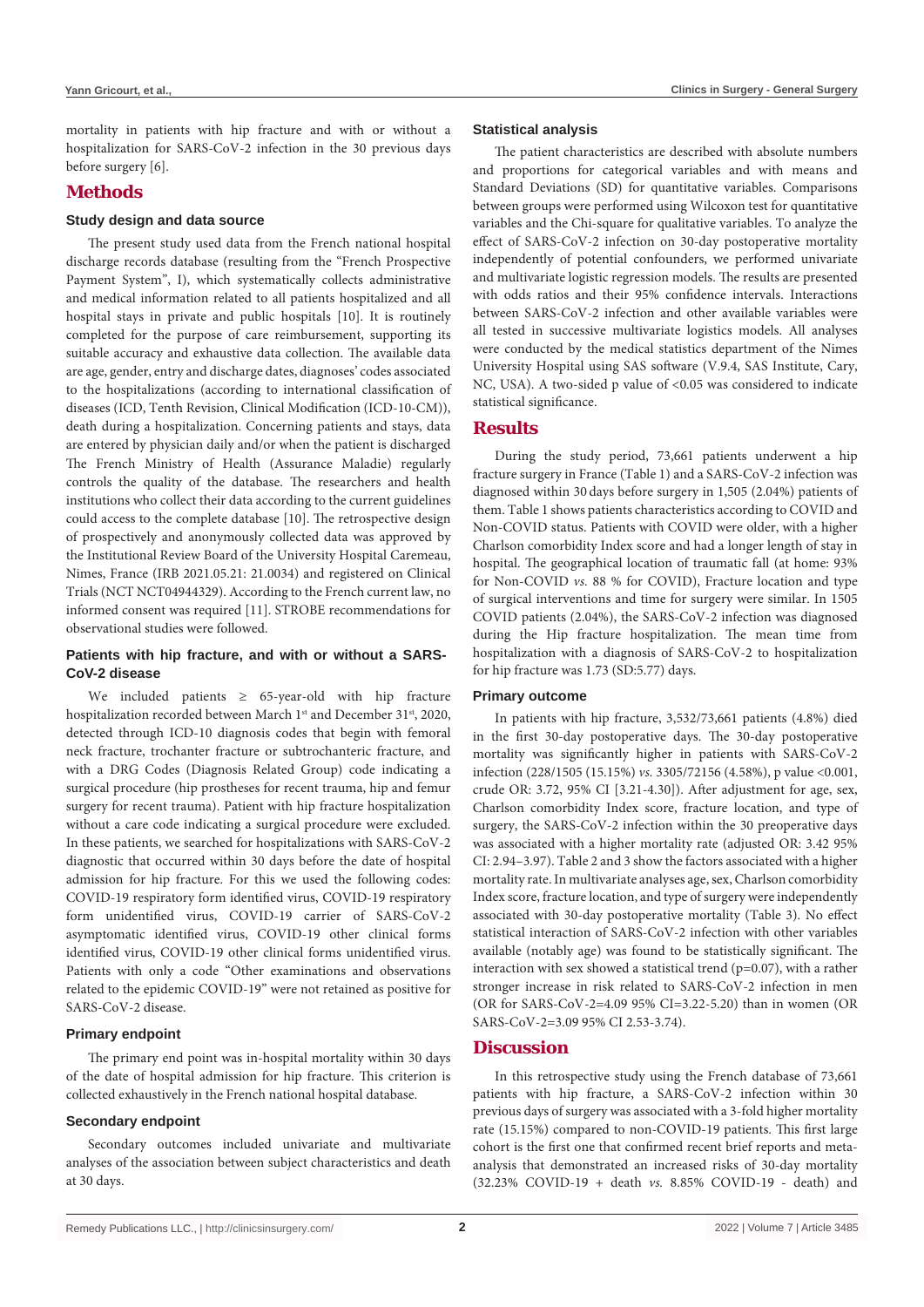Table 1: Characteristics of the subjects included in the study, overall and according to the presence of a hospitalization for COVID in the 30 days preceding admission for hip fracture surgery.

|                                   | Overall<br>$N = 73661$ | Non-COVID<br>$N = 72156$ | <b>COVID</b><br>$N = 1505$ | P value |
|-----------------------------------|------------------------|--------------------------|----------------------------|---------|
| Age                               |                        |                          |                            |         |
| Mean (std)                        | 85.0 (7.9)             | 84.9 (8.0)               | 86.3 (7.4)                 | < 0.001 |
| Sex                               |                        |                          |                            |         |
| Women n(%)*                       | 55 881 (75.9%)         | 54 745 (75.87%)          | 1 136 (75.48%)             | 0.727   |
| <b>Fracture</b>                   |                        |                          |                            |         |
| Femoral neck n(%)*                | 43 797 (59.5%)         | 42 908 (59.47%)          | 889 (59.07%)               | 0.399   |
| Trochanter n(%)*                  | 26 045 (35.4%)         | 25 497 (35.34%)          | 548 (36.41%)               |         |
| Subtrochanteric n(%)*             | 3 819 (5.2%)           | 3751 (5.20%)             | 68 (4.52%)                 |         |
| <b>Surgical intervention</b>      |                        |                          |                            |         |
| Hip prosthesis n (%)*             | 32 990 (44.8%)         | 32 337 (44.82%)          | 653 (43.39%)               | 0.27    |
| Other $n\frac{9}{6}$              | 40 671 (55.2%)         | 39 819 (55.18%)          | 852 (56.61%)               |         |
| <b>Charlson index</b>             |                        |                          |                            |         |
| Mean (std)                        | 1.2(1.8)               | 1.2(1.8)                 | 1.5(1.9)                   | 0.01    |
| Length of stay (in days)          |                        |                          |                            |         |
| Mean (std)                        | 9.2(6.6)               | 9.1(6.5)                 | 13.3 (10.9)                | < 0.001 |
| <b>Death</b>                      |                        |                          |                            |         |
| Death $n\frac{9}{6}$ <sup>*</sup> | 3 532 (4.8%)           | 3 304 (4.58%)            | 228 (15.15%)               | < 0.001 |
| Mean (std)                        | 4.7(6.9)               | 4.8(7.0)                 | 2.6(4.7)                   | < 0.001 |
| *column percentage                |                        |                          |                            |         |

**Table 2:** Characteristics of the subjects according to death in the 30 days following admission for hip fracture surgery**.**

|                                            | Survival<br>$N$ (%)* or Mean (std)<br>$N = 1505$ | Death 30 days<br>N(%)* or Mean (std)<br>N=72156 | P value |
|--------------------------------------------|--------------------------------------------------|-------------------------------------------------|---------|
| Age                                        |                                                  |                                                 |         |
| Mean (std)                                 | 84.8 (8.0)                                       | 88.1 (7.0)                                      | < 0.001 |
| Sex                                        |                                                  |                                                 |         |
| Women                                      | 53 822 (96.32%)                                  | 2 059 (3.68%)                                   | < 0.001 |
| Men                                        | 16 307 (91.72%)                                  | 1 473 (8.28%)                                   |         |
| Fracture                                   |                                                  |                                                 |         |
| Femoral neck                               | 41 840 (95.53%)                                  | 1 957 (4.47%)                                   | < 0.001 |
| Trochanter                                 | 24 673 (94.73%)                                  | 1 372 (5.27%)                                   |         |
| Subtrochanteric                            | 3 616 (94.68%)                                   | 203 (5.32%)                                     |         |
| <b>Surgical intervention</b>               |                                                  |                                                 |         |
| Hip prosthesis                             | 31 525 (95.56%)                                  | 1 465 (4.44%)                                   | < 0.001 |
| Other                                      | 38 604 (94.92%)                                  | 2 067 (5.08%)                                   |         |
| <b>Charlson index</b>                      |                                                  |                                                 |         |
| Mean (std)                                 | 1.2(1.8)                                         | 1.9(2.2)                                        | < 0.001 |
| Average length of stay                     |                                                  |                                                 |         |
| Mean (std)                                 | 9.2(6.7)                                         | 8.8(5.8)                                        | < 0.001 |
| <b>COVID Infection</b>                     |                                                  |                                                 |         |
| Yes $n\frac{9}{6}$                         | 1 277 (84.85%)                                   | 228 (15.15%)                                    | < 0.001 |
| No                                         | 68 852 (95.42%)                                  | 3 304 (4.58%)                                   |         |
| Time between COVID and admission (in days) |                                                  |                                                 |         |
| Mean (std)                                 | 1.9(6.1)                                         | 0.7(3.3)                                        | < 0.001 |
| $*$ row poroontogo                         |                                                  |                                                 |         |

\*row percentage

inpatient mortality (29.33% *vs.* 2.62%) among COVID-19 + patients with Odds Ratio (OR) of 4.84 (95% CI: 3.13-7.47, p<0.00001) and 15.12 (95% CI: 6.12-37.37, p<0.00001) [8,9]. With COVID-19 pandemic, performing surgery in the COVID setting has been widely debated. Indeed, all studies carried out during COVID-19 pleaded for postponing an elective surgery, when possible, for the patient, leading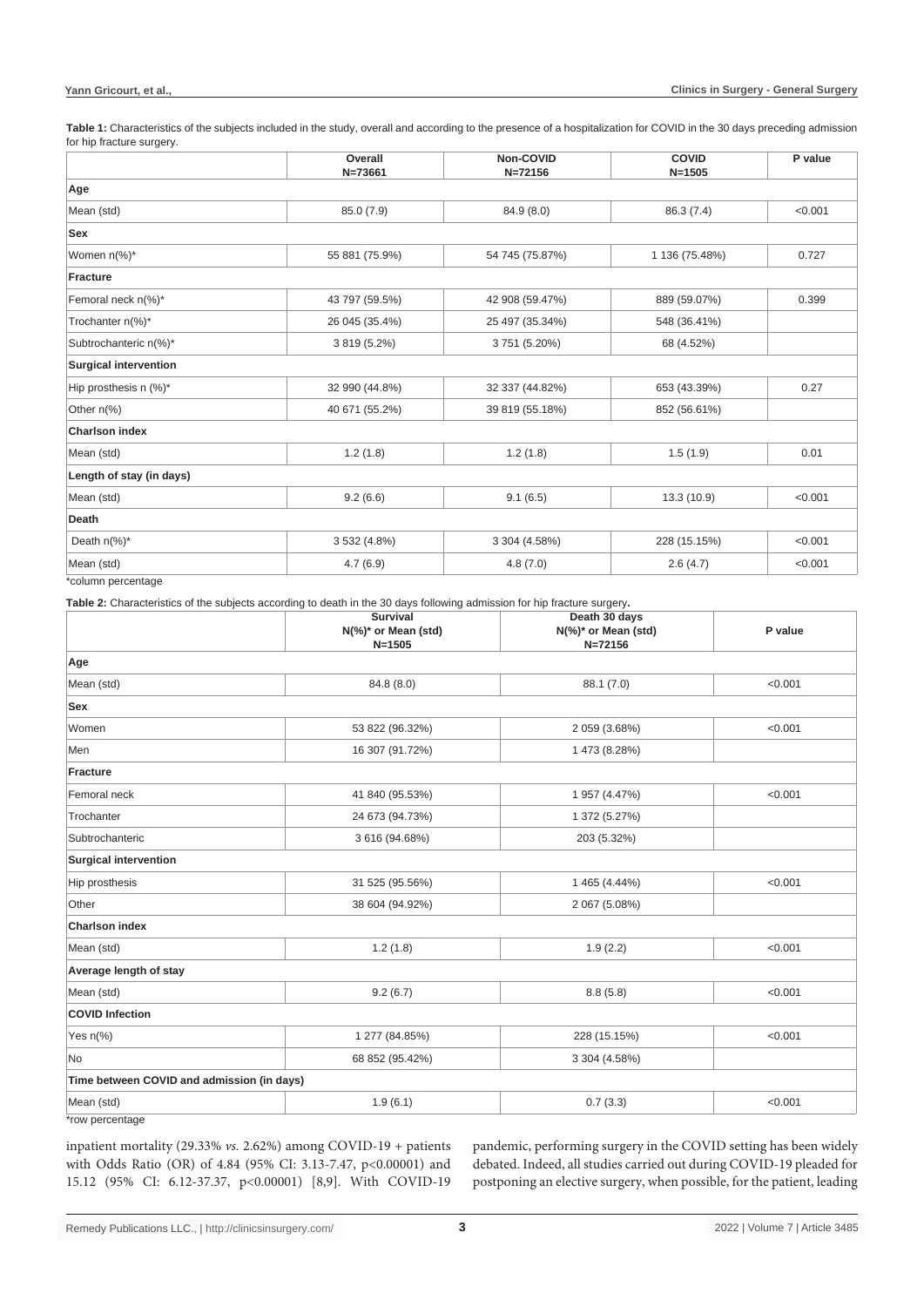|                                                                                                                |                       | <b>OR</b>    | CI 95%       | p value  | AOR* | CI 95%       | p value  |  |
|----------------------------------------------------------------------------------------------------------------|-----------------------|--------------|--------------|----------|------|--------------|----------|--|
| <b>COVID Infection</b>                                                                                         | <b>No</b>             | 1            | ref          |          | 1    | ref          |          |  |
|                                                                                                                | Yes                   | 3.72         | (3.22; 4.30) | < 0.0001 | 3.43 | (2.95; 3.98) | < 0.0001 |  |
| <b>Fracture</b>                                                                                                | Femoral neck n(%)*    | $\mathbf{1}$ | ref          |          | 1    | ref          |          |  |
|                                                                                                                | Trochanter n(%)*      | 1.19         | (1.11; 1.28) | < 0.0001 | 1.12 | (1.01; 1.23) | 0.025    |  |
|                                                                                                                | Subtrochanteric n(%)* | 1.20         | (1.04; 1.39) | 0.016    | 1.15 | (0.97; 1.36) | 0.099    |  |
| Age                                                                                                            | (In years)            | 1.06         | (1.05; 1.06) | < 0.0001 | 1.07 | (1.06; 1.08) | < 0.0001 |  |
| Charlson index                                                                                                 | Charlson 0            | 1            | ref          |          | 1    | ref          |          |  |
|                                                                                                                | Charlson 1            | 1.76         | (1.52; 2.05) | < 0.0001 | 1.63 | (1.40; 1.90) | < 0.0001 |  |
|                                                                                                                | Charlson 2            | 1.52         | (1.39; 1.66) | < 0.0001 | 1.37 | (1.25; 1.50) | < 0.0001 |  |
|                                                                                                                | Charlson 3            | 2.52         | (2.23; 2.84) | < 0.0001 | 2.05 | (1.82; 2.32) | < 0.0001 |  |
|                                                                                                                | Charlson 4            | 2.43         | (2.13; 2.77) | < 0.0001 | 2.05 | (1.79; 2.34) | < 0.0001 |  |
|                                                                                                                | Charlson 5            | 3.31         | (2.80; 3.92) | < 0.0001 | 2.62 | (2.21; 3.11) | < 0.0001 |  |
|                                                                                                                | Charlson 6            | 3.11         | (2.72; 3.55) | < 0.0001 | 3.04 | (2.65; 3.49) | < 0.0001 |  |
| Surgical intervention                                                                                          | Other                 | 1            | ref          |          | 1    | ref          |          |  |
|                                                                                                                | Hip prosthesis        | 0.87         | (0.81; 0.93) | < 0.0001 | 0.99 | (0.90; 1.10) | 0.93     |  |
| Sex                                                                                                            | Men                   |              |              |          |      |              |          |  |
|                                                                                                                | Women                 | 0.42         | (0.40; 0.45) | < 0.0001 | 0.40 | (0.37; 0.43) | < 0.0001 |  |
| *AOR: Adjusted Odds Ratio. All factors in the table were entered in the multivariate logistic regression model |                       |              |              |          |      |              |          |  |

**Table 3:** Univariate and multivariate analyses of the association between subject characteristics and death at 30 days.

to recommend to postpone surgical procedure in patients with recent SARS-CoV-2 infection [6,7]. In patients with femoral neck fracture, this guideline could be challenged as postponing surgery induces an excess of mortality. As described recently, accelerated (<6 h) *vs.* standard care (<48 h) in hip fracture surgery did not significantly lower the risk of mortality or a composite of major complications [2]. In the opposite, current guidelines pointed out that a delay of more than 48 h was associated with an increased risk of mortality medical complications among patients with hip fracture [12-14]. In a national cohort of 73.661 elderly patients with hip fracture, the present study confirms a higher mortality rate in COVID-19 patients, considered as an additional mortality factor. In such conditions, the 15% mortality was 3-fold higher than in non-COVID-19 patients. Age and a poor baseline vital status were the other factors associated with a higher mortality rate. Even if French national database is regularly checked meaning that it could be considered as to an exhaustive and accurate, using it is always challenging and can be a potential limitation of the study as SARS-CoV-2 patients were identified with diagnostic code. Indeed, asymptomatic or infected patients earlier than 30 days before surgery might have been not tested and considered non-infected. However, this classification potential bias would have led to dilution effect and an underestimation of the effect of SARS-CoV-2 on mortality. On the other hand, given the purpose of the administrative database and its regular verification, we can assume that information on hip surgery is exhaustive and accurate during the study period. The main finding of the present study is the absence of modulation of the effect of SARS-CoV-2 infection according to patient characteristics meaning that the SARS-CoV-2 infection associated mortality risk remains constant whatever the patient and his(her) risk factors. Therefore, patients with multiple risk factors, the associated risk will be multiplied by 3 leading to a very high associated mortality rate. For instance, a patient with several risk factors and an already high absolute risk of death in the absence of SARS-CoV-2 infection (e.g., 20%) would have his absolute risk of death increased dramatically in the presence of infection (20%\*3.4=68%). This may

also be the population that would potentially benefit most from close monitoring for SARS-CoV-2 infection in the post-procedure period. Even the study focuses on 2020, our study period excluded the third wave (spring 2021) vaccination campaign effects and science updates, which might affect the primary outcome. Due to the deep impact of COVID-19 in health care organization, time before surgery such as hospital length of stay could have been impacted, compared to pre-COVID-19 outbreak. In clinical practice, there are several reasons why a COVID patient's hip fracture surgery might be postponed: The need for an additional respiratory assessment, waiting for the PCR test, unavailability of space in the hospital or operating theatre. Among adults undergoing hip fracture surgery and because COVID-19 infection was associated with a greater risk of 30-day mortality, a dedicated COVID-19 perioperative pathway with early screening and surgical management would be an efficient key to enhanced postoperative recovery and mortality. In conclusion, recent or current SARS-CoV-2 infection is associated with a 3-fold higher mortality rate in elderly patients with hip fracture surgery.

# **Funding**

This work was funded by Nîmes University Hospital, Carémau, Nîmes, France and the funding was only used for IRB registration.

#### **References**

- 1. [Jiang M, Liu S, Deng H, Liang X, Bo Z. The efficacy and safety of Fast](https://pubmed.ncbi.nlm.nih.gov/33639957/)  [Track Surgery \(FTS\) in patients after hip fracture surgery: A meta-analysis.](https://pubmed.ncbi.nlm.nih.gov/33639957/)  [J Orthop Surg Res. 2021;16\(1\):162.](https://pubmed.ncbi.nlm.nih.gov/33639957/)
- 2. [HIP ATTACK Investigators. Accelerated surgery versus standard care](https://www.thelancet.com/journals/lancet/article/PIIS0140-6736(20)30058-1/fulltext)  [in hip fracture \(HIP ATTACK\): an international, randomised, controlled](https://www.thelancet.com/journals/lancet/article/PIIS0140-6736(20)30058-1/fulltext)  [trial. Lancet. 2020;395\(10225\):698-708.](https://www.thelancet.com/journals/lancet/article/PIIS0140-6736(20)30058-1/fulltext)
- 3. [Veronese N, Maggi S. Epidemiology and social costs of hip fracture. Injury.](https://pubmed.ncbi.nlm.nih.gov/29699731/)  [2018;49\(8\):1458-60.](https://pubmed.ncbi.nlm.nih.gov/29699731/)
- 4. [Pincus D, Ravi B, Wasserstein D, Huang A, Paterson JM, Nathens AB,](https://jamanetwork.com/journals/jama/fullarticle/2664460#:~:text=Conclusions-,Among adults undergoing hip fracture surgery%2C increased wait time was,a threshold defining higher risk.)  [et al. Association between wait time and 30-day mortality in adults](https://jamanetwork.com/journals/jama/fullarticle/2664460#:~:text=Conclusions-,Among adults undergoing hip fracture surgery%2C increased wait time was,a threshold defining higher risk.)  [undergoing hip fracture surgery. JAMA. 2017;318\(20\):1994-2003.](https://jamanetwork.com/journals/jama/fullarticle/2664460#:~:text=Conclusions-,Among adults undergoing hip fracture surgery%2C increased wait time was,a threshold defining higher risk.)